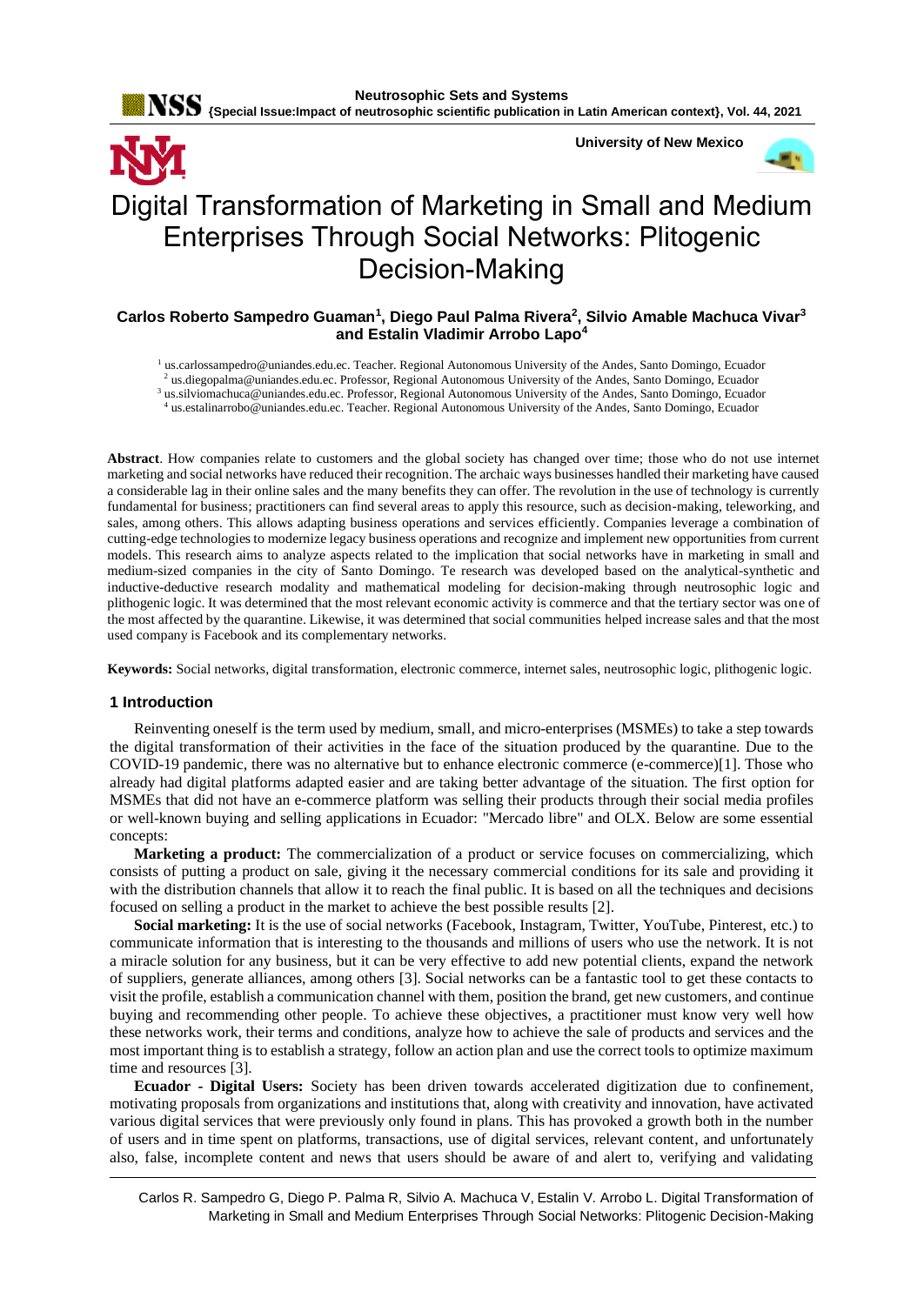| Social media  | <b>Users</b> |
|---------------|--------------|
| Facebook      | 13.1 million |
| Instagram     | 4.7 million  |
| Linkedin      | 2.7 Million  |
| <b>TikTok</b> | 2.6 Million  |
| Twitter Ads   | 1.3 Million  |
| Pinterest     | 1.1 million  |

information before sharing or publishing it [4].

**Table 1** Audience on Social Networks. Source: [4]. Facebook Ads, Twitter Ads, SemRush, Linkedin Ads, Snapchat Ads, Statista, InternetWorldStats & CIA Worldfact book. Twitter and Spotify information according to the latest available statistics. Figures Spotify and Pinterest.

Ecuador users who employ the different messaging services to carry out communication processes in different activities.

| <b>Instant messaging</b> | <b>Users</b> |  |
|--------------------------|--------------|--|
| Messenger                | 8,400,000    |  |
| Telegram                 | 300,000      |  |
| WhatsApp                 | 9,100,000    |  |

**Table 2** Use of Instant Messaging in Ecuador. Source: [4]. Facebook Ads July 14, 2020.

Digitization has brought along the adaptation of people to a more agile, convenient, and connected world. It has enabled organizations to obtain real-time information, evaluate data and follow the customer throughout the entire value chain to keep it authentic and secure. At the same time, it facilitates the coordination of decisions for the best operation of a company.

In the business landscape, digital transformation fluctuates between two variables. First, measure the revenue each share brings according to competitors. Furthermore, second, add value to customers through the use of technology. Both make the customer experience accessible and control the entire supply chain [5].

Implementing a digital transformation project can be challenging due to budget constraints, or you may find that users are resistant to changes. If this happens, having a plan is essential to get the project back on track. Forbes Technology Council advises on managing digital transformation and correcting courses if the project deviates. Here are the best strategies for tech teams to follow [6]:

- $\checkmark$  Identify the goal
- $\checkmark$  Remember the reasons to transform
- $\checkmark$  Prioritize for an early and easy impact
- $\checkmark$  Reboot with a new goal
- $\checkmark$  Incorporate smaller profits
- $\checkmark$  Design an overlay solution in the cloud
- $\checkmark$  Focus on the customer
- $\checkmark$  Set recognizable milestones
- $\checkmark$  Take a look at organizational change
- $\checkmark$  Build consensus across the organization
- $\checkmark$  Train employees to experiment and learn
- $\checkmark$  Develop a measurable message about the value of the project
- $\checkmark$  Handle expectations with care
- $\checkmark$  Do not try to do too much at once

# ✓ Remember why it started

# **Social networks for SMEs**

Networks are used to sell on the internet, but launching without a plan does not guarantee business. Facebook, Twitter, Instagram, LinkedIn, Google Plus, Snapchat, or YouTube cannot increase sales by themselves. Social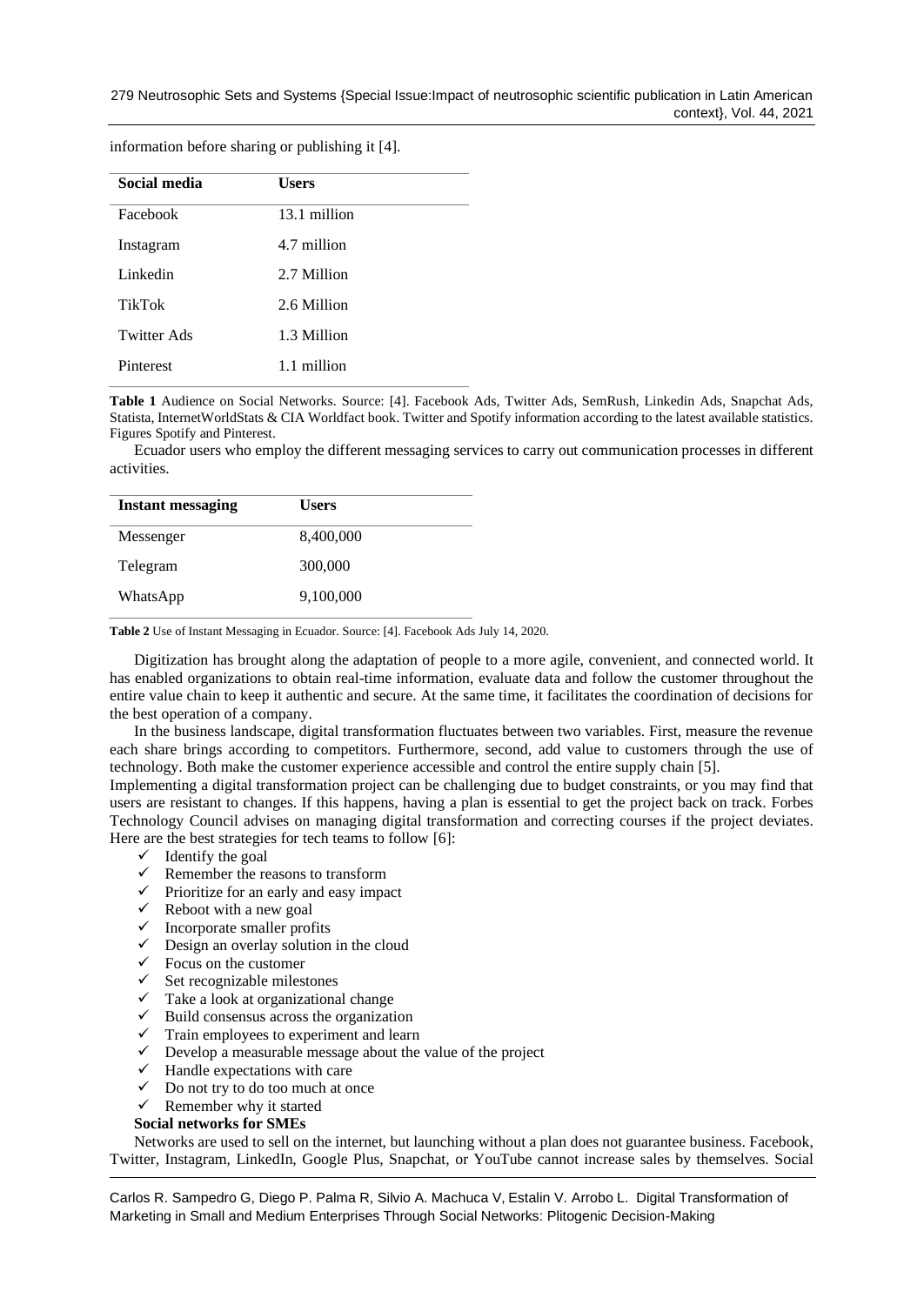Neutrosophic Sets and Systems {Special Issue:Impact of neutrosophic scientific publication in Latin American 280 context}, Vol. 44, 2021

platforms are essential in a digital marketing strategy to increase the sales of SMEs. The dissemination of content and "advertising" of social platforms are one of the most powerful tools to generate new sales opportunities [7]

### **Segmentation in social networks**

Allows gathering specific content with a specific audience. It allows gathering the appropriate message with the appropriate person. It is something very useful when selling, although it does not offer all the solutions:

- $\checkmark$  It is helpful because business owners can send people with certain specific characteristics (such as age, purchasing power, geographical area of residence, etc.) specific messages of interest to them about a product you sell.
- ✓ Insufficient because not all the data allows identifying if they are ready to buy. No social network can do that on its own because [8]

# **Main objectives of SMEs in social networks**

The main goals that social media marketing professionals have are:

- $\checkmark$  Increase brand awareness.
- $\checkmark$  Increase community engagement.
- $\checkmark$  Increase website clicks.

Making sure businesses have them is one of the biggest bets because the conditions for talking to the community would have improved [9]

## **Digitization of MSMEs**

Electronic commerce has been an ally for customers and merchants during the pandemic, with which physical contact has been avoided. Small businesses have looked for a way to ride this "digital wave", which has more impact on sales every day. To help micro, small and medium-sized enterprises (MSMEs) take their first steps in the world of electronic commerce, the Government recently launched a digitization plan, with the support of the Organization of American States (OAS) Kolau technology company. It is a regional initiative, which has been taken to 11 countries in Latin America, whose objective is to promote that MSMEs can create their web pages, to offer and sell their products and services. In Ecuador, the idea is coordinated by the Ministry of Tourism [10]

In Ecuador, 780,000 households make their purchases through electronic commerce. This was reported in the webinar of the consulting firm Kantar called "A vision of the new shopper for the growth of Latin America". The company explained that online purchases are all those processes that are made through applications, Internet sites, or WhatsApp [11]

### **What motivates people to buy?**

There are several interests and motivations of people to buy and make use of electronic commerce, and that is where companies must put their efforts. Customers are looking for a good product, at a good price, with secure payment and timely delivery [12]

- $\checkmark$  Have a guarantee of return and/or exchange of product and/or service
- ✓ Guarantee of confidentiality of customer information
- $\checkmark$  More information on how to buy the product or service
- $\checkmark$  Customer service during the purchase [12]

Online businesses have to work with more responsibility and seriousness because it will be one of the channels of preference for all consumers. If it does not end up being the most important sales channel, it will at least be among the top five most important inside the company. There are *more expert* users, much more constant users, and new users who must be served in the best possible way. The future of electronic commerce is very great and positive and it must be taken with great responsibility [13].

Electronic commerce, also known as e-commerce, is buying and selling products or services, mainly through computer networks and the internet. Thanks to the mass use of the internet, which in Ecuador covers more than half the population. This type of trade proliferated in the world, moving millions of dollars [14].

### **Ecuador has increased the demand for internet**

According to the Association of Telecommunications Companies of Ecuador (Asetel) and the Association of Internet Providers, Added Value, Carriers and Information Technologies (Aeprovi), Ecuador experienced a 30% growth in the demand for internet services during the last months [15]. Likewise, according to statistics from the report "Digital State Ecuador 2020" presented in January, the country has 80% of users with internet access, 33% are concentrated in Quito and Guayaquil, and 63% of the total are older than 24 years old, who register 92% of income and interaction in social networks, of which Facebook, Instagram, WhatsApp and Messenger maintain the leadership with 13 million integrated users [15].

## **Objectives, policies, and projects of the 2016-2021 national plan**

In the National Plan for Telecommunications and Information Technologies of Ecuador 2016-2021,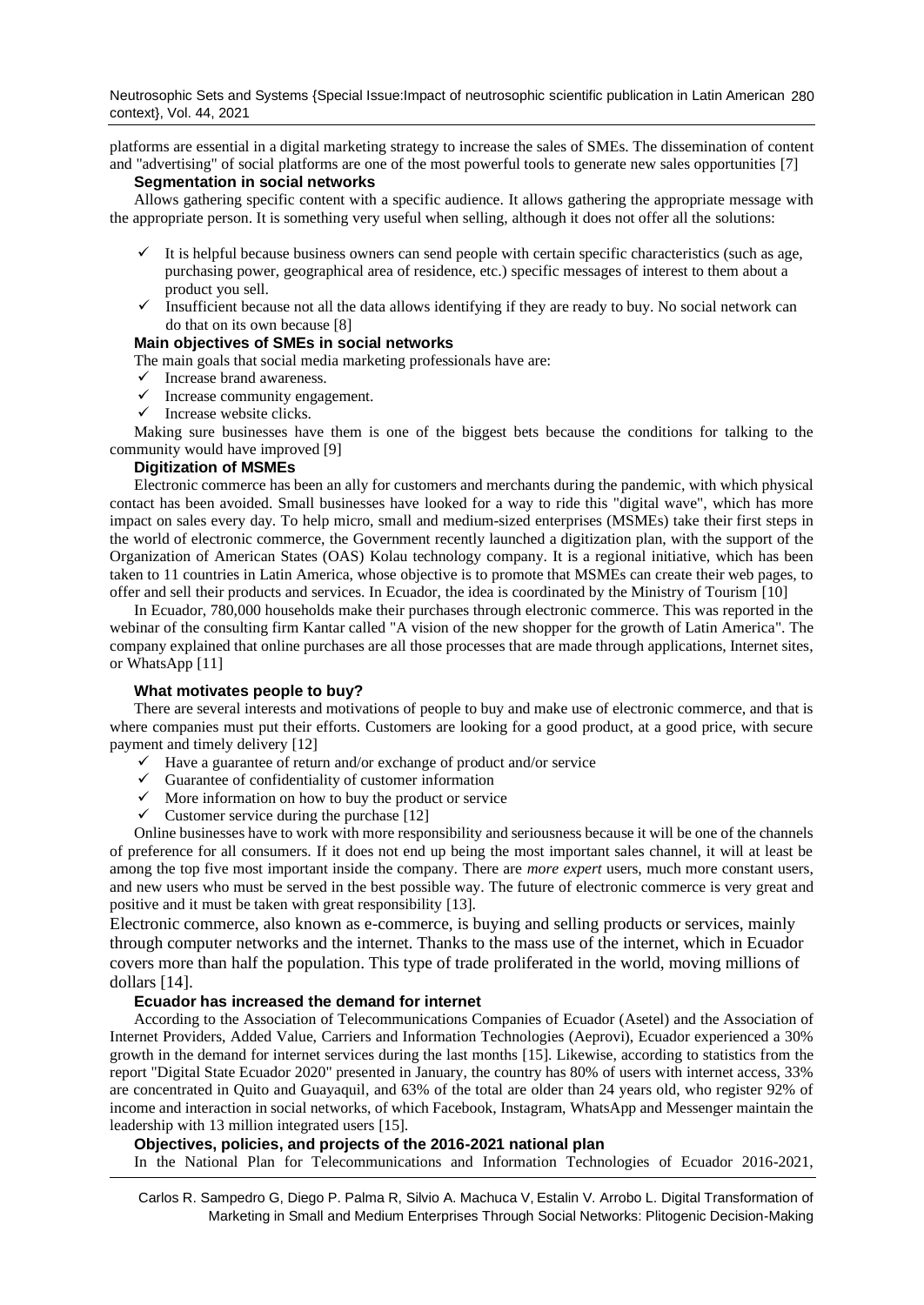international trends in the ICT sector show in recent years a greater penetration of portable devices with high storage capacity, development of free transmission products (for example, Netflix, Whatsapp), an exponential increase in storage capacity and the expansion in the supply and demand of cloud computing services. In the future, the abundance of data is expected to multiply more and more through the Internet of Things, social networks, and Big Data analytics, and processing capacity will continue to increase along with greater ease of use of these technologies by the population [16].

For the development of this study, mathematical modeling for decision-making was applied using neutrosophic logic and plithogenic logic. Neutrosophic sets are a part of Neutrosophy, which studies the origin, nature, and scope of neutralities and their interactions with different ideational spectra. Neutrosophic sets are relatively new extensions of fuzzy intuitionist sets, while Plithogeny advocates for the connections and unification of theories and ideas in varied fields of science, as it is an extension of the classical set, fuzzy set, fuzzy intuitionist set, and neutrosophic set [17].

### **2 Methods**

To determine the impact that the use of social networks as a marketing strategy for their products or services has on businesses during the quarantine period due to the COVID-19 pandemic, a survey was applied to business owners who are doing this activity. As well as the observation of the offer in the Marketplace and the groups on Facebook: purchase sale Santo Domingo and OLX Santo Domingo de Los Tsáchilas.

**Analytical-Synthetic:** It facilitates the processes and the unification of said study based on its constituents, allowing information to be obtained on each of the aspects required in the survey carried out with entrepreneurs.

**Inductive-Deductive:** With this method, the conclusions are reached from the premises obtained [18].

## **Techniques**

### **Mathematical modeling through neutrosophic logic and plithogenic logic**

Documentary research to obtain data related to Small and Medium-sized companies that are marketing through social networks.

Neutrosophic sets were introduced in the literature by F. Smarandache since fuzzy intuitionistic sets could only handle incomplete information, but not the indeterminate and inconsistent information, which commonly exists in fuzzy systems. Thus, the term neutrosophic means knowledge of neutral thought and this neutrality represents the main distinction between fuzzy logic and fuzzy intuitionist [19-27].

In neutrosophic sets, the indeterminacy is explicitly quantified through a new parameter I. True membership (T), indeterminate membership (I), and false membership (F) are independent of each other and the sum among them satisfies the inequalities  $0 \le T + I + F \le 3$ . In fuzzy intuitionistic sets, the uncertainty depends on the degree of membership and the degree of non-membership [28]. In neutrosophic sets, the indeterminacy factor (I) is independent of the true and false values. There are no restrictions between the degree of truth, the degree of indeterminacy, and the degree of falsehood [19, 28-31].

If U is a universe of discourse, a Neutrosophic Set (NS) is characterized by three membership functions, uA (x), rA (x), vA (x) :  $X \rightarrow 0^-$ , 1+ [, which satisfy the condition  $0 \le -$  inf uA (x) + inf rA (x) + inf vA (x)  $\le$  sup uA  $(x)$  + sup rA  $(x)$  + sup vA  $(x) \le 3$  + for all x∈X. uA  $(x)$ , rA  $(x)$  and vA  $(x)$  are the membership functions of the trueness, indeterminacy and falsehood of x in A, respectively and their images are standard or non-standard subsets of ] 0−, 1+ [.

When approaching the perspective of indeterminacy and contradiction, as is the case with Gödel's incompleteness theorem, it states that any proposition in a mathematical axiom system will present a degree of truth (T), falsehood (F), and indeterminacy (I). Neutrosophy, therefore, establishes a unique solution for the existence of paradoxes in philosophy.

Plithogeny is the genesis or origin, creation, formation, development, and evolution of new entities from dynamics and mergers of multiple contradictory and/or neutral and/or non-contradictory previous entities. Plithogeny advocates for the connections and unification of theories and ideas in varied fields of science. "Knowledge" is taken as "entities" in various fields, such as social sciences, technical sciences, theories of arts, and so on [31].

Plithogeny is the dynamics of various types of opposites, and/or their neutrals, and/or non-opposites and their organic fusion. Plithogeny is a generalization of dialectics (dynamics of a type of opposites: <A> and <antiA>), Neutrosophy (dynamics of a type of opposites and their neutrals: <A> and <antiA> and <neutA>), since Plithogeny studies the dynamics of many types of opposites and their neutrals and non-opposites  $\langle \langle A \rangle$  and  $\langle \langle \rangle$  and  $\langle \rangle$  $\langle$ neutA $\rangle$ ,  $\langle$ B $\rangle$  and  $\langle$ antiB $\rangle$  and  $\langle$ neutB $\rangle$ , etc.), and many non-opposites ( $\langle$ C $\rangle$ ,  $\langle$ D $\rangle$ , etc.) all together. As an application and particular case derived from Plithogeny, the plithogenic set extends the classical set, fuzzy set, fuzzy intuitionist set, and neutrosophic set, and has multiple scientific applications [31].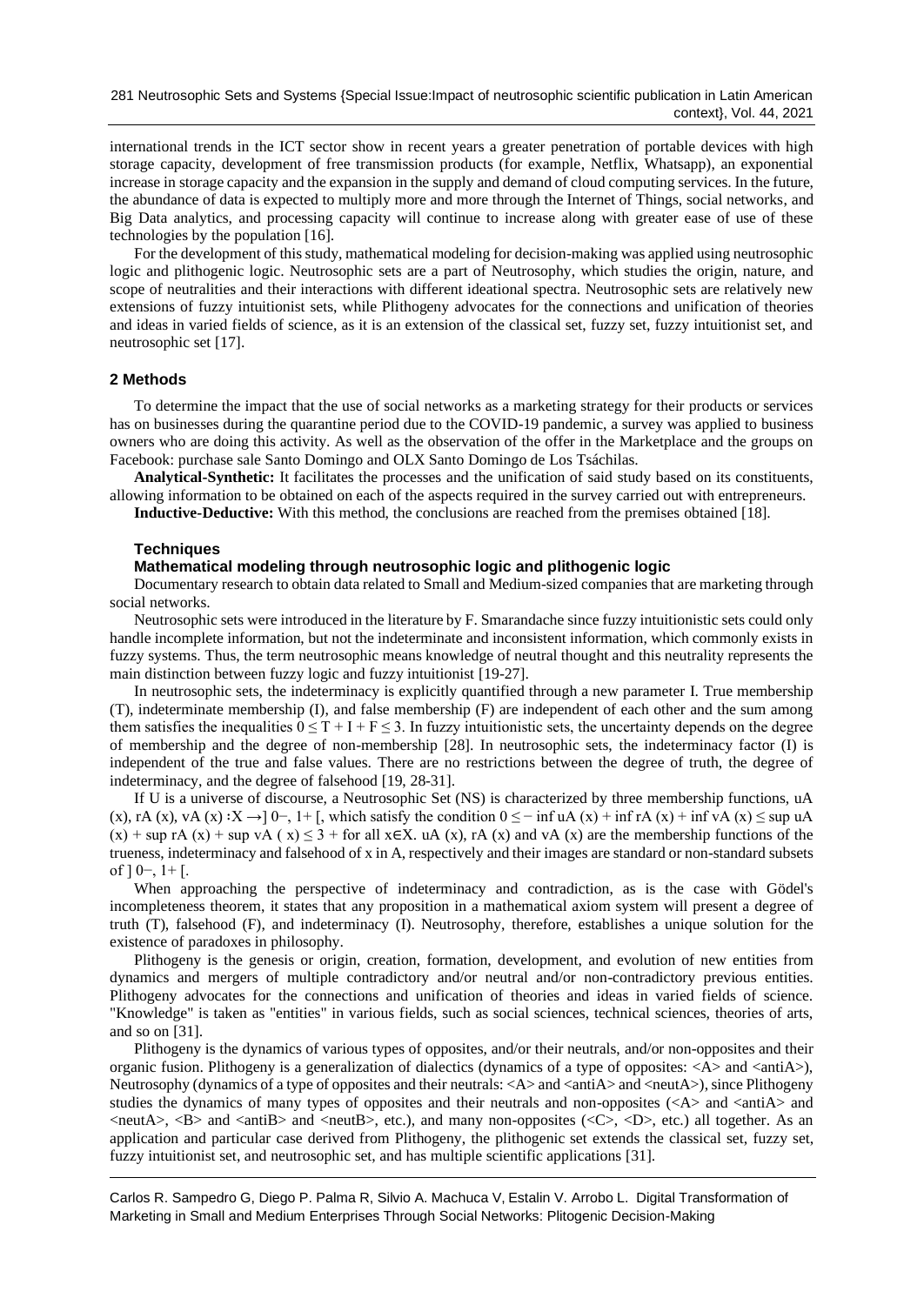Neutrosophic Sets and Systems {Special Issue:Impact of neutrosophic scientific publication in Latin American 282 context}, Vol. 44, 2021

So, (P, a, V, d, c) is called a plitogenic set

- 1. Where "P" is a set, "a" is an attribute (multidimensional in general), "V" is the range of attribute values, "d" is the degree of membership of the attribute value of each element x to the set P for some given criteria (), and "d" means "" or "" or "", when it is a fuzzy degree of membership, an intuitionistic fuzzy membership or a degree of neutrosophic membership, respectively, of an element x to the plithogenic set P;  $x \in Pd_Fd_Fd_N$
- 2. "c" means "" or "" or "", when it is a fuzzy attribute value contradiction degree function, intuitionistic fuzzy attribute value contradiction degree function, or neutrosophic attribute value degree of contradiction function, respectively.  $c_F c_F c_N$

The functions are defined according to the applications that the experts need to solve. d(⋅,⋅)c(⋅,⋅) So, the following notation is used:

 $x(d(x, V))$ , where  $d(x, V) = (d(x, v))$ , for every  $v \in V$ ),  $\forall x \in P$ 

The attribute value contradiction degree function is calculated between each attribute value concerning the dominant attribute value (denoted by) in particular and other attribute values. $v<sub>D</sub>$ 

The function of the degree of contradiction of attribute value c evaluated between the values of two attributes is used in the definition of plithogenic aggregation operators (intersection  $(Y)$ , union  $(OR)$ , implication  $(\Rightarrow)$ , equivalence  $(\Leftrightarrow)$ , inclusion (order partial) and other plithogenic aggregation operators that combine two or more degrees of attribute values based on a t-norm and a t-conorm

Most of the plithogenic aggregation operators are linear combinations of a fuzzy t-norm (indicated by  $\Lambda_F$ ) with a fuzzy t-conorm (indicated by  $V_F$ ), but non-linear combinations can also be constructed.

If the t-norm is applied on the value of the dominant attribute denoted by, and the contradiction between and is, then it is applied on the value of the attribute as follows:

$$
[1 - c(v_D, v_2)] \cdot t_{norm}(v_D, v_2) + c(v_D, v_2) \cdot t_{conorm}(v_D, v_2), \tag{1}
$$

Or, using symbols:

$$
[1 - c(v_D, v_2)] \cdot (v_D \wedge_F v_2) + c(v_D, v_2) \cdot (v_D \vee_F v_2), \tag{2}
$$

Similarly, if the t-conorm applies to the value of the dominant attribute denoted by  $v<sub>D</sub>$ , and the contradiction between  $v_D$  and  $v_2$  is  $c(v_D, v_2)v_2$ , then it applies to the value of the attribute:

$$
[1 - c(v_D, v_2)] \cdot t_{\text{conorm}}(v_D, v_2) + c(v_D, v_2) \cdot t_{\text{norm}}(v_D, v_2),
$$
\n(3)

Or, using sy

$$
[1 - c(v_D, v_2)] \cdot (v_D \, v_F \, v_2) + c(v_D, v_2) \cdot (v_D \, \Lambda_F \, v_2),
$$
\nThe plithogenic neutrosophic intersection is defined as:

\n(4)

$$
(a_1, a_2, a_3) \wedge_P (b_1, b_2, b_3) = (a_1 \wedge_F b_1, \frac{1}{2}[(a_2 \wedge_F b_2) + (a_2 \vee_F b_2)], a_3 \vee_F b_3),
$$
 (5)

The plithogenic neutrosophic junction is defined as:

$$
(a_1, a_2, a_3) V_P (b_1, b_2, b_3) = (a_1 V_F b_1, \frac{1}{2} [(a_2 \wedge_F b_2) + (a_2 V_F b_2)], a_3 \wedge_F b_3), \qquad (6)
$$

In other words, if something applies to membership, the opposite applies to non-membership, while in indeterminacy it is the average what applies. Plithogenic neutrosophic inclusion is defined as follows:

Since the degrees of contradiction is:

 $c(a_1, a_2) = c(a_2, a_3) = c(b_1, b_2) = c(b_2, b_3) = 0.5$ 

 $|Applying a_2 \geq [1 - c(a_1, a_2)]b_2 a_2 \geq (1 - 0.5)b_2 o a_2 \geq 0.5b_2$ , while  $c(a_1, a_3) = c(b_1, b_3) = 1$ Having the opposite is true for  $a_1 \le b_1$  if and only if  $a_3 \ge b_3$  therefore  $(a_1, a_2, a_3) \le_p (b_1, b_2, b_3)$  if and only  $a_1 \le b_1$ ,  $a_2 \ge 0.5b_2$ , and  $a_3 \ge b_3$ 

Next, an algorithm for the resolution of this research is presented where Plithogeny will be merged with the algorithm of Neutrosophy.

From this moment on, expressions 2 to 8 must be applied to execute the operations of the classical algorithm with plithogenic numbers.

To elaborate a single decision matrix, the median of the plithogenic numbers is calculated for each combination for all specialists. The median is calculated using the following formula: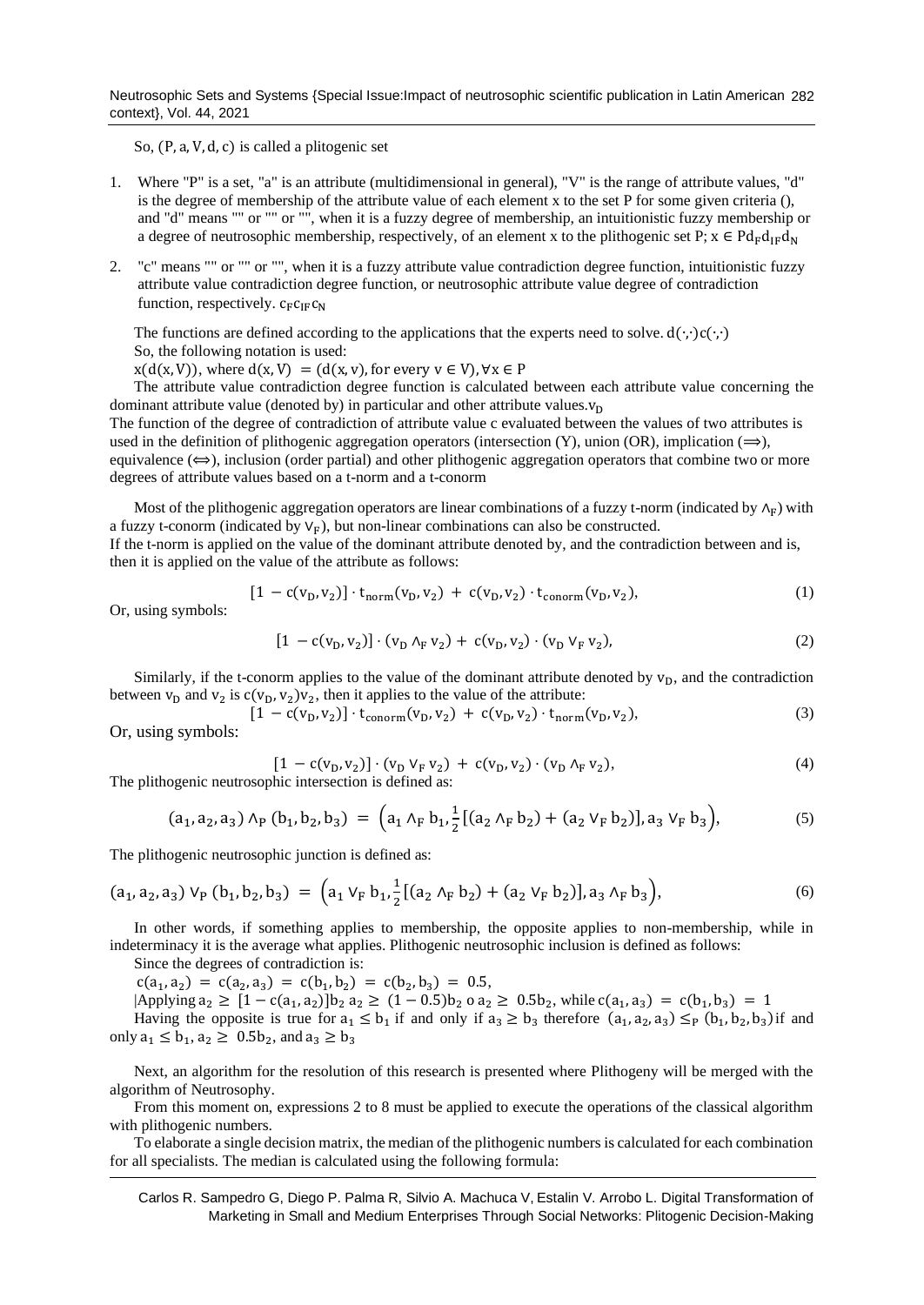283 Neutrosophic Sets and Systems {Special Issue:Impact of neutrosophic scientific publication in Latin American context}, Vol. 44, 2021

 $median_{i=1}^{m} {P N_i} = (median_{i=1}^{m} {T (P N_i)} , median_{i=1}^{m} {I (P N_i)} , median_{i=1}^{m} {F (P N_i)} ),$  (7)

Where  $PN_i$ , are plithogenic numbers,  $T(PN_i)$  are their true components,  $I(PN_i)$  are their indeterminate components and F(PN<sub>i</sub>) are their false components. In other words, Equation 7 means that the median of a set of plithogenic numbers is defined as the plithogenic number of the medians of its components:

To compare the relationships between the quadrants, the following formula is used to blur a neutrosophic number [32]:

$$
\mathcal{S}([T, I, F]) = \frac{2 + T - I - F}{3},\tag{8}
$$

- Determine for each line of the pairwise comparison matrix, a weighted sum based on the sum of the product of each cell by the priority of each alternative or corresponding criterion.
- For each line, divide its weighted sum by the priority of its corresponding alternative or criterion
- Determine the mean  $\Lambda_{\text{max}}$  of the result of the previous stage.
- Calculate the consistency index (CI) for each alternative or criterion

$$
CI = \frac{\Delta_{max} - m}{m - 1}
$$
 (9)  
Where m is the number of alternatives

- 
- Determine the Random Index (RI) from table 2
- Determine the consistency ratio index (the ratio between the consistency index and the random index.

## **3 Results**

The investigation resulted as follows:

|                              |          | 58.49% |
|------------------------------|----------|--------|
| Commerce                     | 11.30%   |        |
| Manufacture                  | 8.44%    |        |
|                              | 5.91%    |        |
| Construction                 | 3.23%    |        |
|                              | 3.22%    |        |
| Health                       | 1.75%    |        |
|                              | 1.71%    |        |
| Admin and Support Services   | 1.29%    |        |
|                              | 1.25%    |        |
| Other services               | 1.13%    |        |
|                              | 0.79%    |        |
| <b>Public Administration</b> | 0.40%    |        |
|                              | 0.32%    |        |
| Mines and quarries           | 0.24%    |        |
|                              | 0.19%    |        |
| Water Distribution           | 0.17%    |        |
|                              | 0.12%    |        |
| Finances and insurance       | 0.03%    |        |
|                              | 0.01%    |        |
| Electricity                  | $0.00\%$ |        |
|                              |          |        |

Figure 1. Average distribution of registered sales by type of economic activity in the province of Santo Domingo de Los Tsáchilas, in percentages, period 2011-2016. **Source**: Internal Revenue Service, September 2017.

The productive activities of the province of Santo Domingo de Los Tsáchilas have been influenced by its strategic geographical location, fostering commercial exchange between the coast and the mountains. Thus the main economic activity of the territory is trade, representing 58.49 %, agriculture contributes with 11.30%, manufacturing with 8.44%, transportation, and storage with 5.91%, among others.

The results of the survey are set out below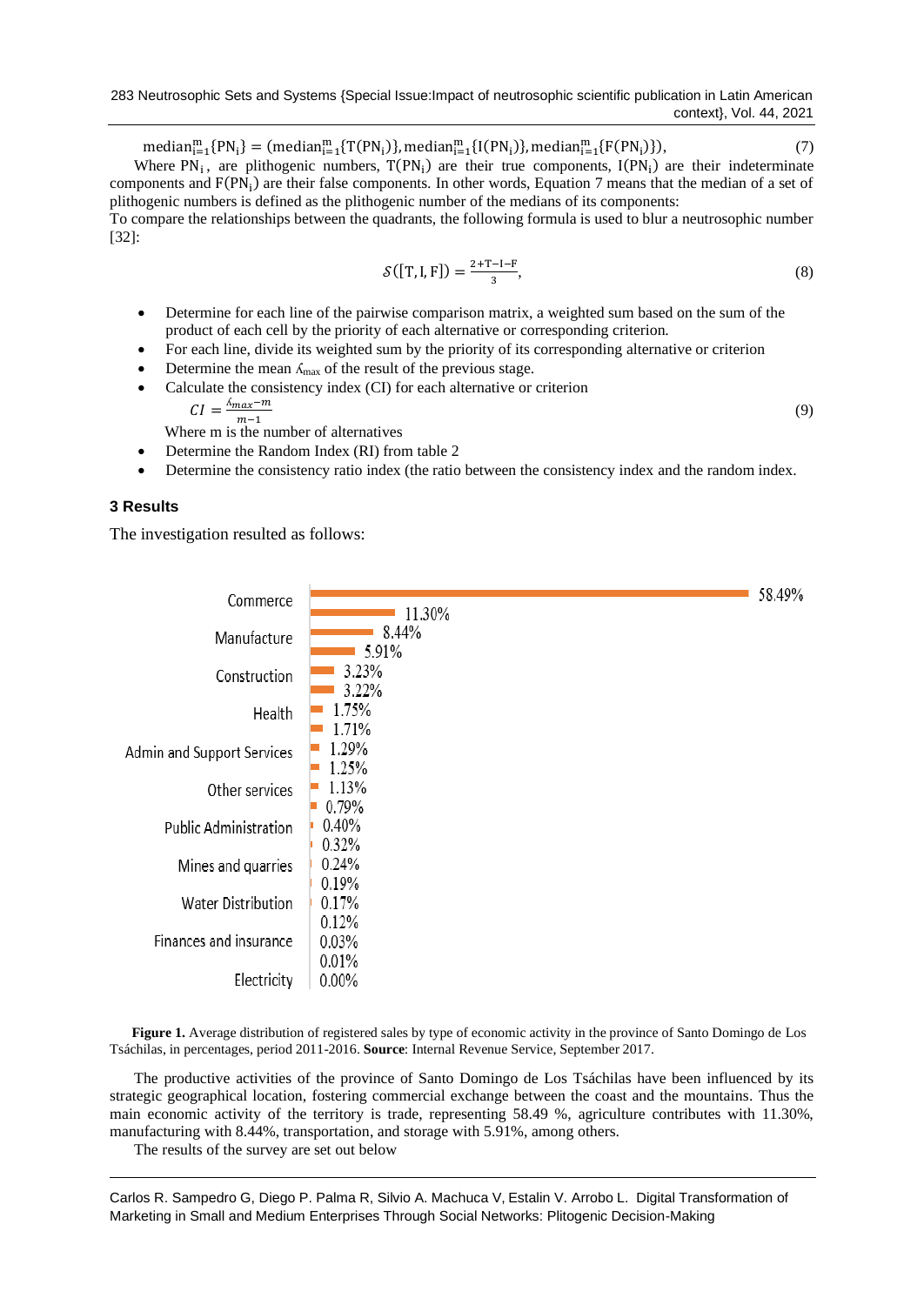Neutrosophic Sets and Systems {Special Issue:Impact of neutrosophic scientific publication in Latin American 284 context}, Vol. 44, 2021





**Figure 2**. Results by type of economic activity of the companies.

One of the sectors most affected by the quarantine was the tertiary sector of trade in products and services, which in turn constitute the majority of economic activity in Santo Domingo (84% in the survey), followed by secondary activities (9.3% manufacturing and production of goods or services) and primary (6.98% livestock, agriculture and other tasks related to the treatment of raw materials). 60% of those surveyed were already doing social media marketing (40% are positioned in the market and 20% in the growth stage) before the pandemic, and the remaining 40% started social media activity during the pandemic.



**Figure 3.** Social networks are used to promote the business or service.

Most entrepreneurs use Facebook as a social network to market their products, Instagram is followed in a lower percentage, and others pointed to WhatsApp (Although it is not a social network), they did not point out as social networks used: LinkedIn, Twitter, and Pinterest, which were among the response options.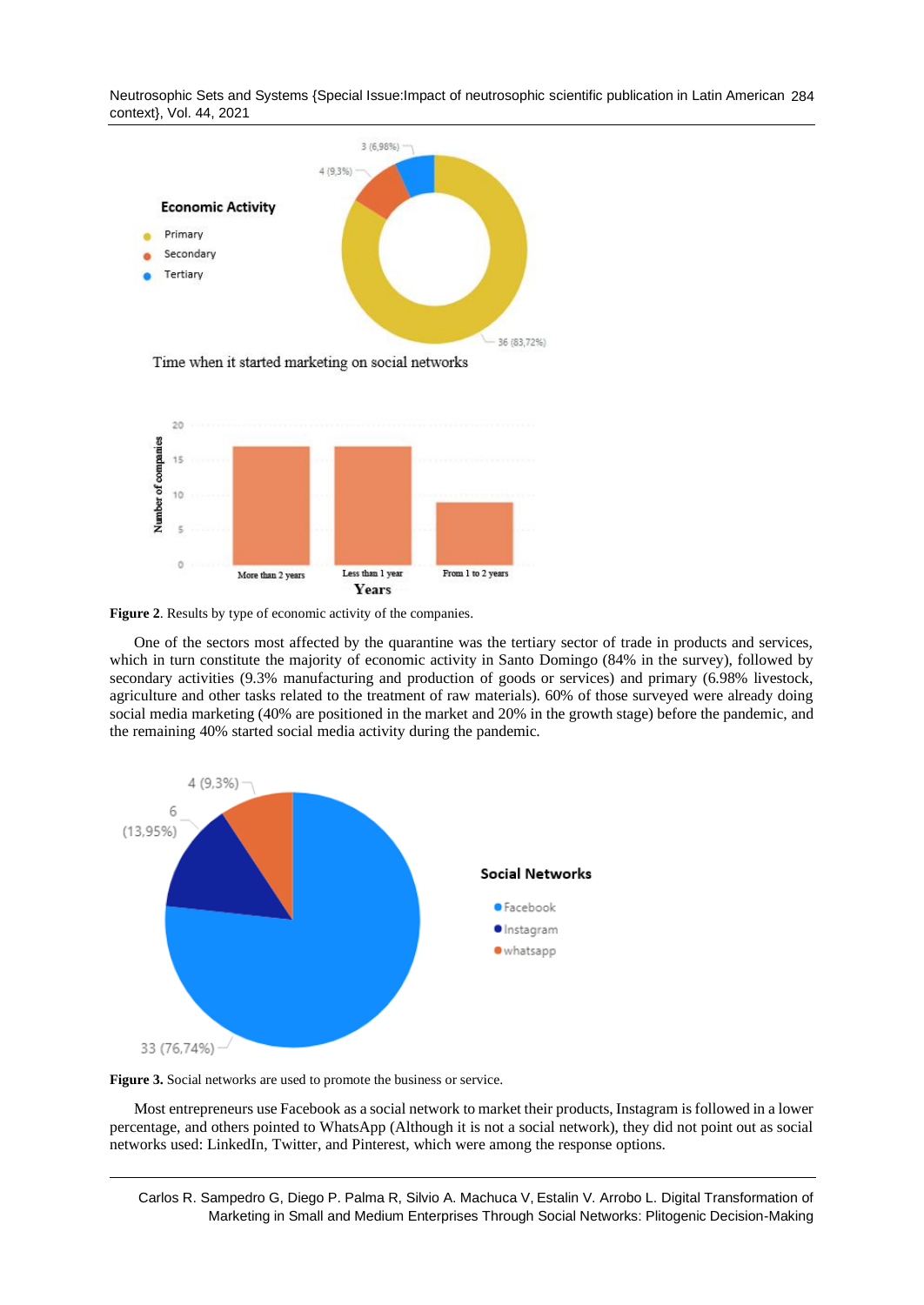

Figure 4. Impact of social networks on marketing and sales.

 53% of companies that carried out marketing through social networks have experienced an increase in their sales, 42% indicate that sales remained the same, and only 5% saw their sales reduced.



**Figure 5**. Means of contact to make sales.

The most used means of contact to make sales was WhatsApp, with a minimum percentage of telephone calls and Messenger, they did not consider email, telegram, or any other means of contact.

### **4 Discussion**

## **4.1 Development of mathematical modeling for decision making with plithogenic logic in the digital transformation of marketing**

Plithogenic Set: Digital Transformation of Marketing

That is why a plithogenic set is defined that consists of 4 attributes, each of these attributes contain possible V values that appear between parentheses.

The attributes are defined as follows and the possible values appear in parentheses:

|    |                                                                     | v11 | Advertising                                                           |  |  |  |  |  |  |
|----|---------------------------------------------------------------------|-----|-----------------------------------------------------------------------|--|--|--|--|--|--|
| V1 | Reputation and ranking in the market                                | v12 | Perception of the brand image in the client                           |  |  |  |  |  |  |
|    |                                                                     | v21 | Natural resources, livestock, agriculture, and other<br>related tasks |  |  |  |  |  |  |
| V2 | Marketing and sales                                                 | v22 | Manufacture and production of the goods or<br>services                |  |  |  |  |  |  |
|    |                                                                     | v23 | Trade in products and services                                        |  |  |  |  |  |  |
|    |                                                                     | v31 | Provision of the service                                              |  |  |  |  |  |  |
| V3 | Quality of customer service                                         | v32 | Customer acquisition                                                  |  |  |  |  |  |  |
| V4 | Social networks and platforms                                       | v41 | Increase in web traffic                                               |  |  |  |  |  |  |
|    | The multi-attribute of dimension 5 has cardinality $2x3x2x1 = 12$ . |     |                                                                       |  |  |  |  |  |  |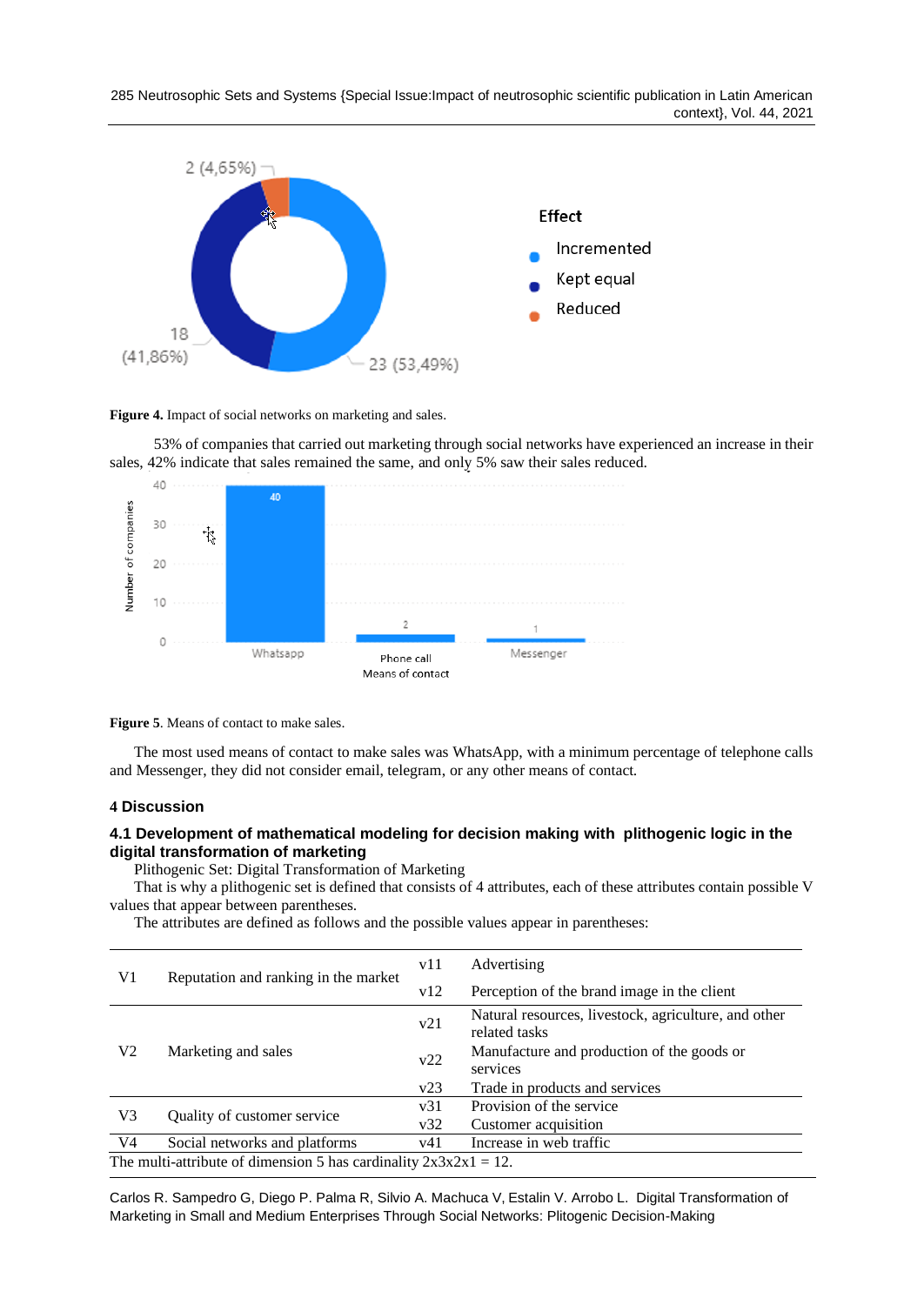Neutrosophic Sets and Systems {Special Issue:Impact of neutrosophic scientific publication in Latin American 286 context}, Vol. 44, 2021

The degrees of contradiction between the values for each attribute are defined below: cN  $(v11, v12) = 0.2$ cN (v21, v22) = cN (v22, v23) = cN (v22, v23) = 0.5 cN  $(y31, y32) = 0.3$ cN  $(v41, v41) = 0$ 

As you can see, the dominant values for each attribute are: v12, v23, v32, and v41

| <b>Linguistic Expression</b> | Plithogenic number $(T, I, F)$ | $S([T,I,F]) = \frac{2+T-I-F}{\sqrt{2}}$ |
|------------------------------|--------------------------------|-----------------------------------------|
| Very Weak (MMD)              | (0.10, 0.75, 0.85)             | 0.16                                    |
| Weak $(D)$                   | (0.25, 0.60, 0.80)             | 0.28                                    |
| Medium Weak (MD)             | (0.40, 0.70, 0.50)             | 0.40                                    |
| Medium $(M)$                 | (0.50, 0.40, 0.60)             | 0.50                                    |
| Medium Strong (MF)           | (0.65, 0.30, 0.45)             | 0.63                                    |
| Strong $(F)$                 | (0.80, 0.10, 0.30)             | 0.80                                    |
| Very Strong (MMF)            | (0.95, 0.05, 0.05)             | 0.95                                    |

**Table 3** Plitogenic numbers

|          | / (0.50; 0.40; 0.60) |  |  |  |  | $(0.95; 0.05; 0.05)$ ; $(0.65; 0.30; 0.45)$ ; $(0.80; 0.10; 0.30)$ ; $(0.80; 0.10; 0.30)$ ; $(0.80; 0.10; 0.30)$ ; $(0.80; 0.10; 0.30)$ ; $(0.25; 0.60; 0.80)$ ; $(0.80; 0.10; 0.30)$ ; $(0.65; 0.30; 0.45)$                          |  |  |  |
|----------|----------------------|--|--|--|--|---------------------------------------------------------------------------------------------------------------------------------------------------------------------------------------------------------------------------------------|--|--|--|
|          |                      |  |  |  |  | $(0.65; 0.30; 0.45)$ ; $(0.50; 0.40; 0.60)$ ; $(0.95; 0.05; 0.05)$ ; $(0.95; 0.05; 0.05)$ ; $(0.95; 0.05; 0.05)$ ; $(0.95; 0.05; 0.05)$ ; $(0.05; 0.05)$ ; $(0.10, 0.75, 0.85)$ ; $(0.95; 0.05; 0.05)$ ; $(0.95; 0.05; 0.05)$         |  |  |  |
|          |                      |  |  |  |  | $(0,65; 0,30; 0,45)$ ; $(0,65; 0,30; 0,45)$ ; $(0,50; 0,40; 0,60)$ ; $(0,50; 0,40; 0,60)$ ; $(0,50; 0,40; 0,60)$ ; $(0,50; 0,40; 0,60)$ ; $(0,10,0.75,0.85)$ ; $(0,65; 0,30; 0,45)$ ; $(0,40; 0,70; 0,50)$                            |  |  |  |
|          |                      |  |  |  |  | $(0.10, 0.75, 0.85)$ ; $(0.10, 0.75, 0.85)$ ; $(0.10, 0.75, 0.85)$ ; $(0.50, 0.40, 0.60)$ ; $(0.10, 0.75, 0.85)$ ; $(0.10, 0.75, 0.85)$ ; $(0.10, 0.75, 0.85)$ ; $(0.10, 0.75, 0.85)$ ; $(0.10, 0.75, 0.85)$ ; $(0.10, 0.75, $        |  |  |  |
| $N(E) =$ |                      |  |  |  |  | $(0.25; 0.60; 0.80)$ ; $(0.25; 0.60; 0.80)$ ; $(0.25; 0.60; 0.80)$ ; $(0.40; 0.70; 0.50)$ ; $(0.50; 0.40; 0.60)$ ; $(0.25; 0.60; 0.80)$ ; $(0.25; 0.60; 0.80)$ ; $(0.25; 0.60; 0.80)$ ; $(0.25; 0.60; 0.80)$ ; $(0.25; 0.60; 0.80)$ ; |  |  |  |
|          |                      |  |  |  |  | $(0.80; 0.10; 0.30)$ ; $(0.65; 0.30; 0.45)$ ; $(0.40; 0.70; 0.50)$ ; $(0.40; 0.70; 0.50)$ ; $(0.40; 0.70; 0.50)$ ; $(0.40; 0.70; 0.50)$ ; $(0.50; 0.40; 0.40; 0.60)$ ; $(0.25; 0.60; 0.80)$ ; $(0.25; 0.60; 0.80)$ ; $(0.25; $        |  |  |  |
|          |                      |  |  |  |  | $(0.10, 0.75, 0.85)$ ; $(0.25, 0.60, 0.80)$ ; $(0.10, 0.75, 0.85)$ ; $(0.25, 0.60, 0.80)$ ; $(0.40, 0.70, 0.50)$ ; $(0.65, 0.30, 0.45)$ ; $(0.50, 0.40, 0.60)$ ; $(0.40, 0.70, 0.50)$ ; $(0.40, 0.70, 0.50)$ ; $(0.40, 0.70, $        |  |  |  |
|          |                      |  |  |  |  | $(0.05, 0.05, 0.05)$ ; $(0.40, 0.70, 0.50)$ ; $(0.65, 0.30, 0.45)$ ; $(0.10, 0.75, 0.85)$ ; $(0.25, 0.60, 0.80)$ ; $(0.80, 0.10, 0.30)$ ; $(0.40, 0.70, 0.50)$ ; $(0.50, 0.40, 0.60)$ ; $(0.65, 0.30, 0.45)$                          |  |  |  |
|          |                      |  |  |  |  | $(0.65; 0.30; 0.45)$ ; $(0.95; 0.05; 0.05)$ ; $(0.80; 0.10; 0.30)$ ; $(0.40; 0.70; 0.50)$ ; $(0.65; 0.30; 0.45)$ ; $(0.95; 0.05; 0.05)$ ; $(0.95; 0.05; 0.05)$ ; $(0.95; 0.05; 0.05)$ ; $(0.95; 0.05; 0.05)$ ; $(0.90; 0.00; $        |  |  |  |
|          |                      |  |  |  |  |                                                                                                                                                                                                                                       |  |  |  |
|          |                      |  |  |  |  |                                                                                                                                                                                                                                       |  |  |  |

**Figure 6.** Neutrosophic matrix under the neutrosophic logic

|       | $\mathbf{[0.50}$ ; 0.95 ; 0.63 ; 0.80 ; 0.80 ; 0.80 ; 0.28 ; 0.80 ; 0.63       |  |  |                                                                                |  |  |  |  |  |                 | td              |
|-------|--------------------------------------------------------------------------------|--|--|--------------------------------------------------------------------------------|--|--|--|--|--|-----------------|-----------------|
|       |                                                                                |  |  | 0.63 ; 0.50 ; 0.95 ; 0.95 ; 0.95 ; 0.95 ; 0.16 ; 0.95 ; 0.95                   |  |  |  |  |  |                 | $V12$ 1.6838    |
|       |                                                                                |  |  | $0.63$ ; $0.63$ ; $0.50$ ; $0.50$ ; $0.50$ ; $0.50$ ; $0.16$ ; $0.63$ ; $0.40$ |  |  |  |  |  | V41             | 1.5722          |
|       |                                                                                |  |  | $0.16$ ; $0.16$ ; $0.16$ ; $0.50$ ; $0.16$ ; $0.16$ ; $0.16$ ; $0.16$ ; $0.16$ |  |  |  |  |  | V11             | 1.5637          |
| $E =$ |                                                                                |  |  | 0.28 ; 0.28 ; 0.28 ; 0.40 ; 0.50 ; 0.28 ; 0.28 ; 0.28 ; 0.28                   |  |  |  |  |  | V32             | 1.3877          |
|       |                                                                                |  |  | $0.80$ ; $0.63$ ; $0.40$ ; $0.40$ ; $0.40$ ; $0.50$ ; $0.28$ ; $0.28$ ; $0.28$ |  |  |  |  |  | V23             | 1.3648          |
|       |                                                                                |  |  | $0.16$ ; $0.28$ ; $0.16$ ; $0.28$ ; $0.40$ ; $0.63$ ; $0.50$ ; $0.40$ ; $0.40$ |  |  |  |  |  | V13             | 1.2818          |
|       |                                                                                |  |  | $0.95$ ; $0.40$ ; $0.63$ ; $0.16$ ; $0.28$ ; $0.80$ ; $0.40$ ; $0.50$ ; $0.63$ |  |  |  |  |  | V <sub>22</sub> | 1.0701          |
|       | $0.63$ ; $0.95$ ; $0.80$ ; $0.40$ ; $0.63$ ; $0.95$ ; $0.95$ ; $0.95$ ; $0.50$ |  |  |                                                                                |  |  |  |  |  | V31             | 0.9127          |
|       |                                                                                |  |  |                                                                                |  |  |  |  |  |                 | $V_{21}$ 0.8827 |

**Figure 7.** De-neutrosophic adjacent matrix and the values of the extremes of the MCN under the neutrosophic logic

When v12 is activated, all other nodes are activated, which means that the value of the *brand image perception* on the client in the subset of the reputation and ranking in the market will cause a positive influence by projecting as the dominant value within the plithogenic set.

The evaluation of the digital transformation of marketing in the subset *reputation and ranking in the market* is determined by the results obtained

| v11                         | v12                  |
|-----------------------------|----------------------|
| $\bf{F}$ (0.95, 0.05, 0.05) | MF(0.65, 0.30, 0.45) |

**Table 3:** Subset evaluations reputation and ranking in the market

The plithogenic conjunction of these values gives the following results, taking into account that the degree of contradiction is 0.5; first, it is calculated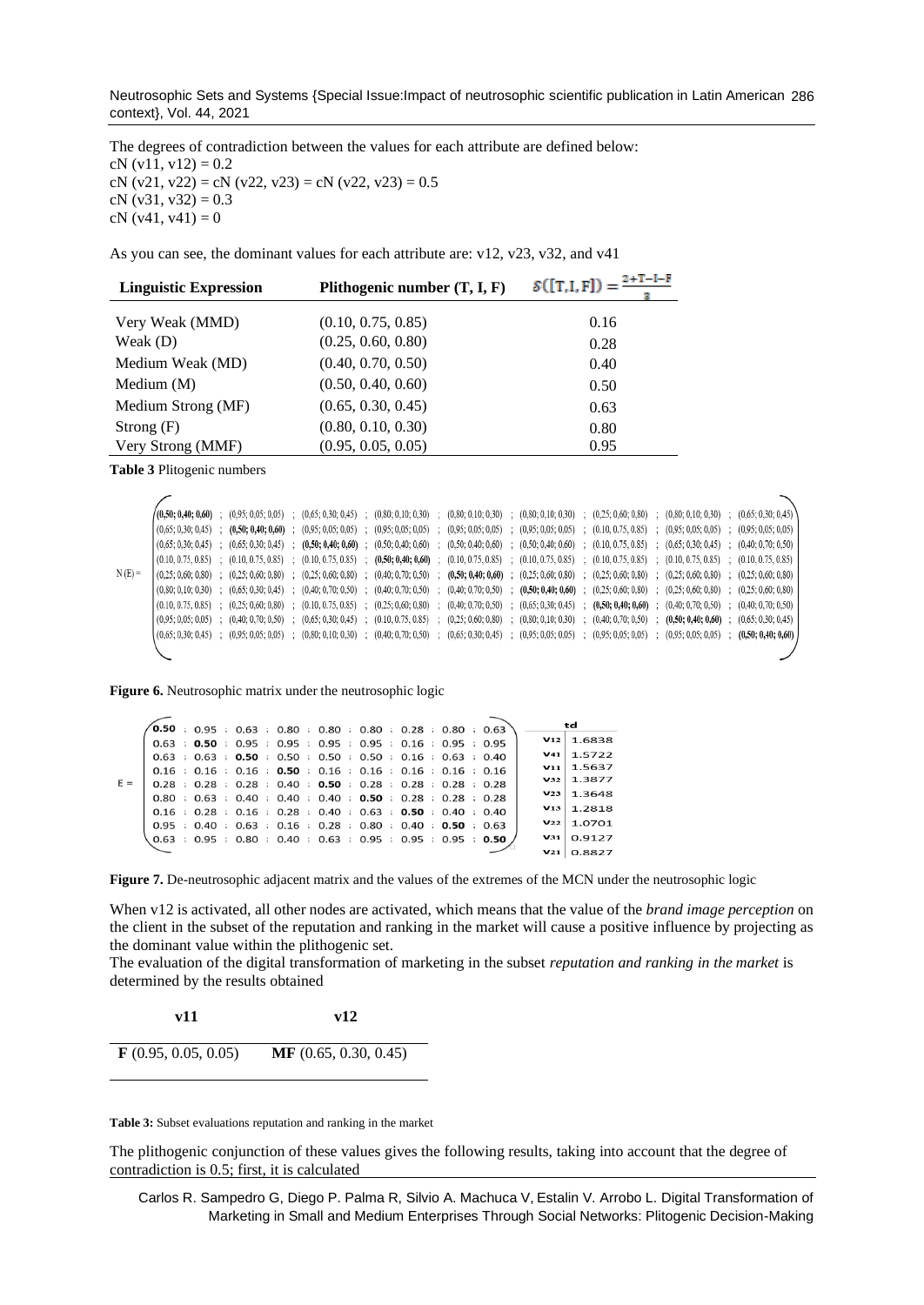| (v1) Reputation and ranking in the market                                                                                                                                                             |                                            |                                                       |  |  |  |  |  |  |
|-------------------------------------------------------------------------------------------------------------------------------------------------------------------------------------------------------|--------------------------------------------|-------------------------------------------------------|--|--|--|--|--|--|
| <b>Plitogenic Neutrosophic Intersection</b>                                                                                                                                                           | $\mathcal{S}([T,I,F]) = \frac{2+T-I-F}{2}$ | <b>Evaluation</b>                                     |  |  |  |  |  |  |
| (a1, a2, a3) $\Lambda_p$ (b1, b2, b3) = (a1 $\Lambda_p$ b1, $\frac{1}{2}$ [(a2 $\Lambda_p$ b2)+ (a2 $V_p$ b2)], a3 $V_p$<br>b3)<br>$(a1, a2, a3)$ $\Lambda_p$ $(b1, b2, b3) = (0.617, 0.175, 0.4775)$ | 0.65                                       | It is located on a<br>sublevel<br>between MF<br>and F |  |  |  |  |  |  |

The Reputation and market ranking subset is classified between medium strong and strong within the plithogenic set using the Plithogenic Neutrosophic Intersection operator. Similarly, evaluations can be carried out for the rest of the subsystems, even between the different subsystems.

### **Conclusion**

The study determines the projection of social networks for marketing based on the attributes analyzed. The use of mathematical modeling for decision making through neutrosophic logic and plithogenic logic establishes the order and relationship between resulting criteria based on:

- ✓ Social networks for marketing are widely used to improve economic activity in companies of different types of activity, but an adequate way to manage them is not determined.
- ✓ The group of companies that belong to Facebook is the most used in companies in Santo Domingo, with Facebook and Instagram being the most used social networks for marketing and WhatsApp as a means of communication and contact.
- $\checkmark$  All companies have presented promising results based on SMEs and their digitization process in social networks, but they must have an official website to present greater confidence and credibility of their corporate image.

### **References**

- [1] P. R. P. López, S. S. C. Cerda, and J. Y. V. Villegas, "El cuadro de mando integral como modelo de gestión en la cooperativa de ahorro y crédito de la pequeña empresa de Pastaza," Universidad y Sociedad, vol. 13, pp. 433-442, 2021. Forbes, "Forbes Technology Council," 20 08 2020. [Online]. Available:
- [2] https://www.forbes.com/sites/forbestechcouncil/2020/08/20/direct-your-digital-transformation-with-these-15-experttips/#497df057b6c9.
- [3] Analytics Insight, "Digital Transformation: Paving a New Path to the Digital World," 01 23 2020. [Online]. Available: https://www.analyticsinsight.net/digital-transformation-paving-a-new-path-towards-digitalworld/?utm\_content=136794925&utm\_medium=social&utm\_source=twitter&hss\_channel=tw-328329853.
- [4] Andimol, «SOCIAL NETWORKS FOR SMEs,» 2020. [Online]. Available: https://www.andimol.co/redes-socialespara-pymes.
- [5] ML Abal, «Social Networks Inbound Marketing,» 07 04 2020. [Online]. Available: https://info.andimol.co/duenos-depymes-sobre-redes-sociales#vender.
- [6] E. Sanchez, «Main objectives of SMEs in social networks,» 12 02 2019. [Online]. Available: https://www.merca20.com/pymes-redes-sociales-objetivos/.
- [7] Lideres Magazine, "780,000 Ecuadorian households make their purchases through electronic commerce," 05 10 2020. [Online]. Available: https://www.revistalideres.ec/lideres/comercio-electronico-hogares-ecuatorianos-lideres.html.
- [8] Líderes Magazine, «An idea that promotes the digitization of MSMEs,» 08 09 2020. [Online]. Available: https://www.revistalideres.ec/lideres/kolau-idea-promueve-digitalizacion-mipymes.html.
- [9] PwC Asesores Comerciles Cia Ltda, «E-Commerce in Ecuador,» 2020. [Online]. Available: https://www.pwc.ec/es/publicaciones/assets/e-commerce-ecuador.pdf.
- [10] Diario El Universo, «What is the projection for online businesses after the pandemic ?,» 01 06 2020. [Online]. Available: https://www.eluniverso.com/noticias/2020/06/30/nota/7889859/ecommerce-day-comercio-electronico-impacto-covid-19-region.
- [11] Ministry of Telecommunications and the Information Society, «Electronic commerce, an opportunity for business development through the web,» 01 06 2020. [Online]. Available: https://www.telecomunicaciones.gob.ec/comercioelectronico-una-oportunidad-para-el-desarrollo-de-negocios-a-traves-de-la-web/.
- [12] J. Caurin, «Marketing,» 21 02 2018. [Online]. Available: https://www.emprendepyme.net/comercializacion.